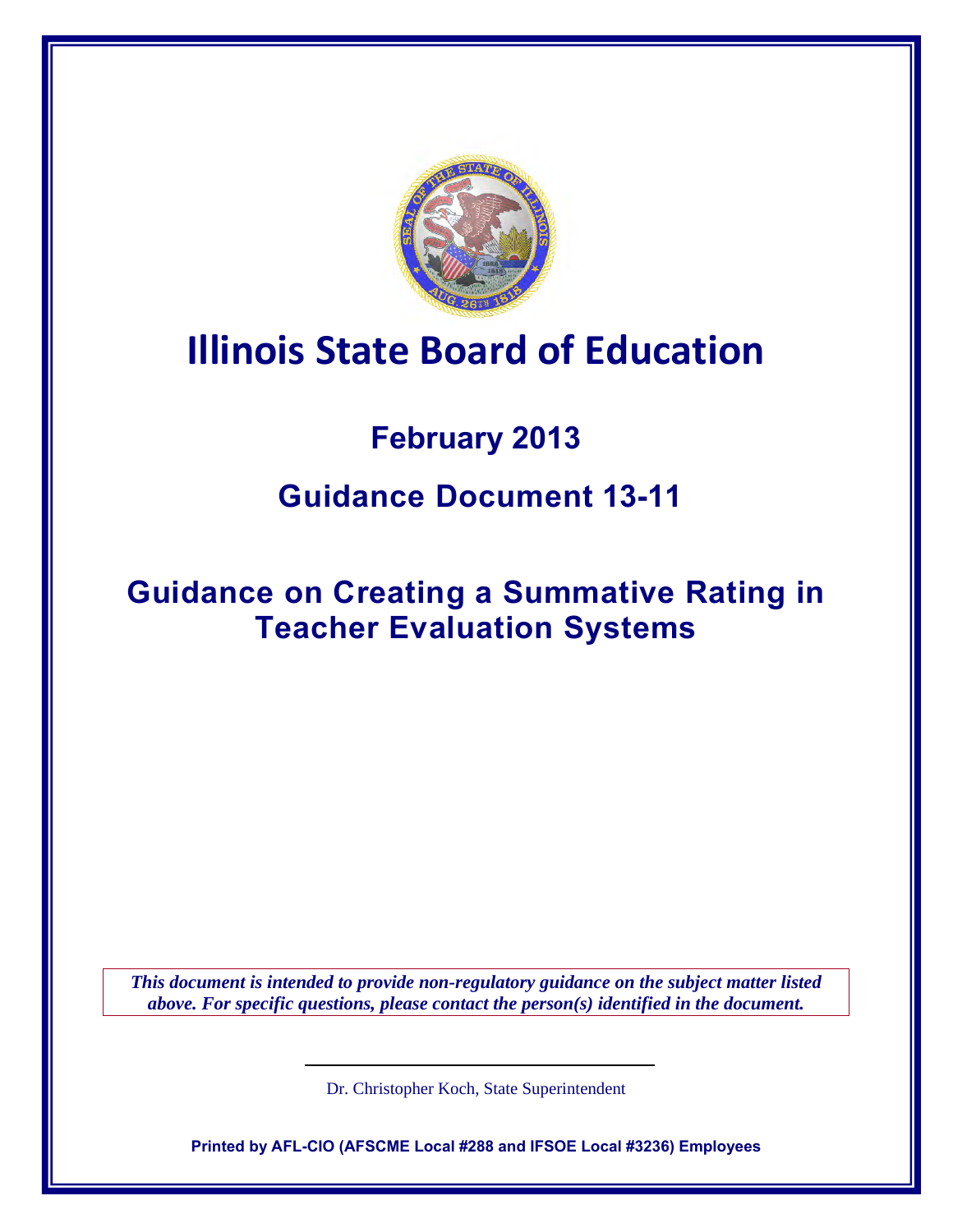

## **Guidance on Creating a Summative Rating in Teacher Evaluation Systems**

### **Subject**

Combining teacher professional practice and student growth ratings to create a summative rating

## **Type of Guidance**

The Performance Evaluation Reform Act (PERA) requires that teacher evaluations "incorporate the use of data and indicators on student growth as a significant factor in rating teacher performance into the evaluation plan" (PERA 5/24A-4[b]).

Illinois Administrative Code specifies that "significant factor" will be defined as (at minimum) 25 percent of a teacher's performance evaluation rating during the first two years of implementation of an evaluation system that incorporates student growth and 30 percent of a teacher's performance evaluation rating thereafter (23 Ill. Adm. Code 50.110 [a]). In the Model Teacher Evaluation System, student growth will comprise 50 percent of the performance rating (PERA Sec 24A-7).

This guidance supports Joint Committees in making decisions related to combining teacher professional practice and student growth ratings into a final summative rating.

### **Explanation**

Although the Model Teacher Evaluation System prescribes that professional practice and student growth be rated using the same labels (*excellent*, *proficient*, *needs improvement*, and *unsatisfactory*), Joint Committees have considerable flexibility in determining how to combine practice and student growth ratings into a single, summative rating. PERA, however, does impose on Joint Committees the requirement that student growth count for 25 percent of the summative rating for the first two years of implementation, increasing to 30 percent in the third year of implementation and thereafter. (See Illinois Administrative Code, Title 23, Part 50, Section 50.110: Student Growth Components, Section a.)

Because PERA requires a percentage weight for student growth, Joint Committees need to develop systems for weighting student growth that meet the minimum requirements. This guidance lays out a few options using a percentage weight for student growth.

Regardless of the process and systems that the Joint Committee prescribes for coming to a summative rating, it is essential that a clear, well-documented process is articulated and shared with teachers and evaluators.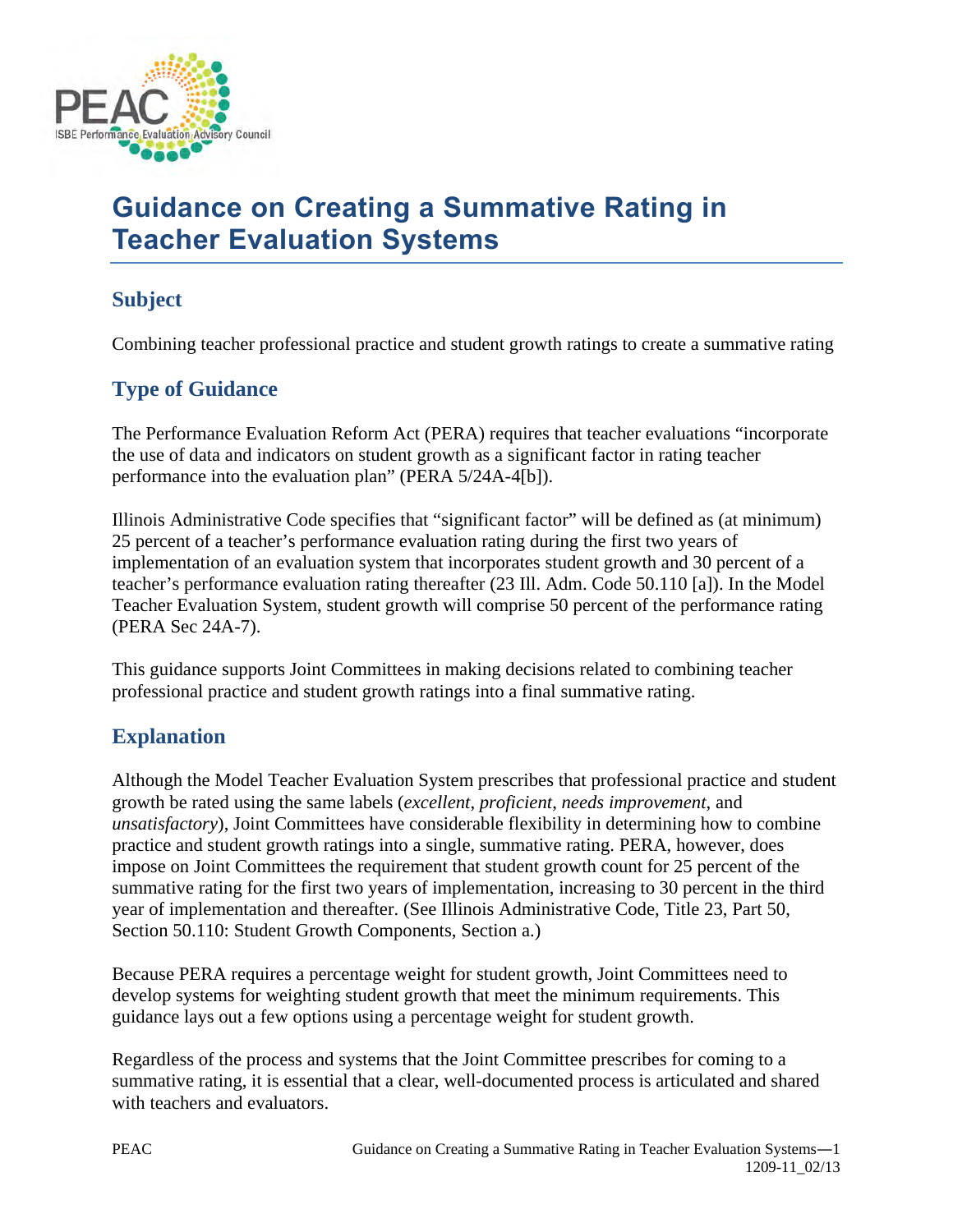### **Examples**

The following two examples indicate how a district could combine professional practice ratings with student growth ratings to come to a summative rating.

#### **Example 1**

#### **Teacher Practice and Student Growth Ratings for Teacher A**

Teacher A received a professional practice rating of *proficient* based on the district's four-level system for rating teacher practice. For purposes of calculating summative ratings, the district defines *proficient* as 3 points out of a possible 4.

Teacher A received a student growth rating of *needs improvement* based on the district's four-level system for rating student growth. For purposes of calculating summative ratings, the district defines *needs improvement* as 2 points out of a possible 4.

#### **Calculating the Summative Rating**

The professional practice rating is multiplied by .70, since it counts as 70 percent of the summative rating. The student growth rating is multiplied by .30, since it counts as 30 percent of the summative rating.

Professional practice rating: (3/4 x .70)=.525 Student growth rating:  $(2/4 \times .30)=0.15$ 

The two numbers are added together for a total of .675

The Joint Committee defined the following ranges for each summative rating (see Table 1).

| <b>Summative Rating</b> | Range      |
|-------------------------|------------|
| Excellent               | > 9        |
| Proficient              | $.6 - .89$ |
| Needs improvement       | $-0.59$    |
| Unsatisfactory          | < 4        |

#### **Table 1. Ranges for Summative Ratings**

According to the decision rule, Teacher A received a summative rating of *proficient*.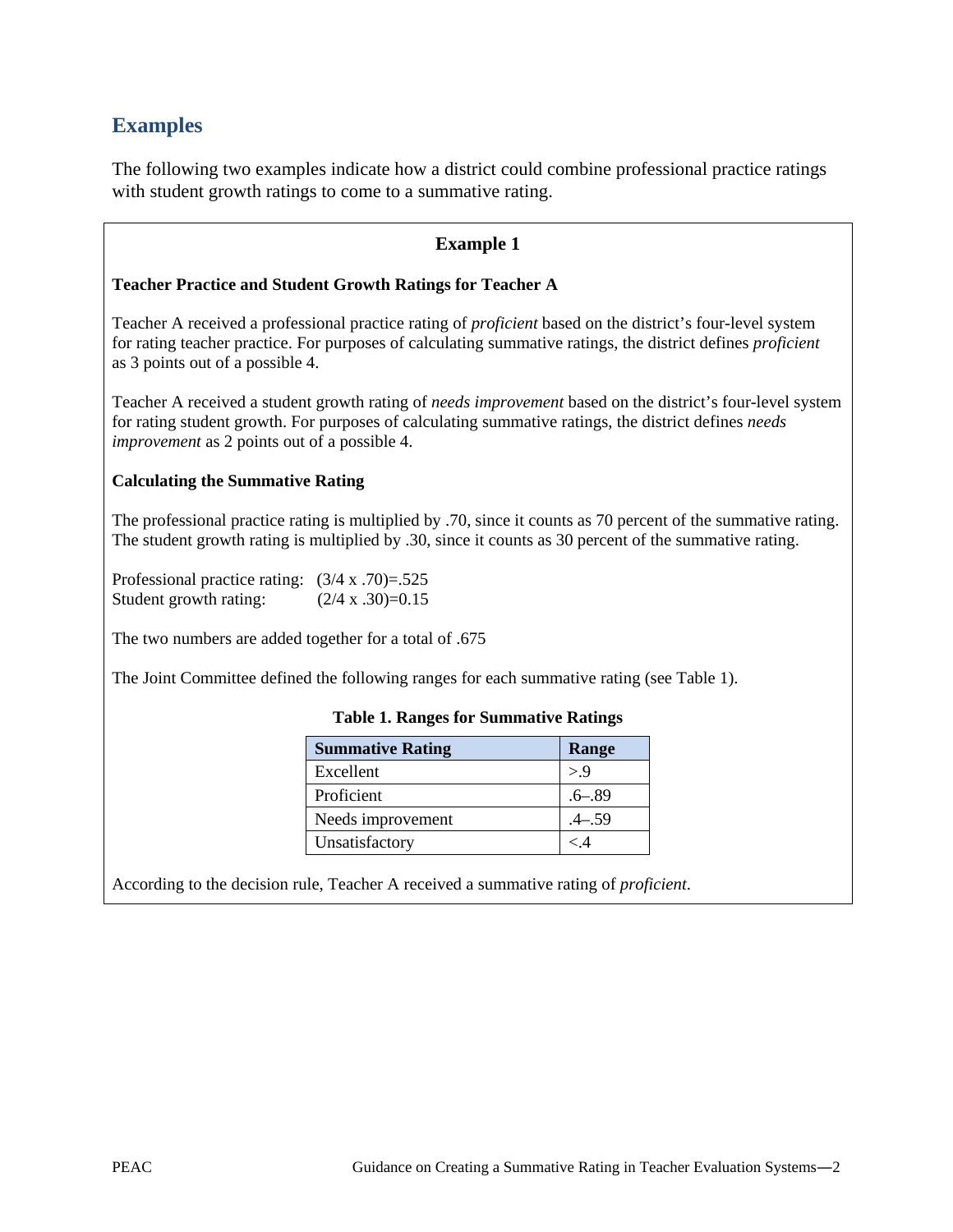#### **Example 2 Teacher Practice and Student Growth Ratings for Teacher B** Teacher B received a professional practice rating of *high proficient* based on the district's system for rating teacher practice. The rating system has four base levels and allows for a *high* or *low* at each level. For purposes of calculating summative ratings, the district defines *high proficient* as 6 points out of a possible 8. **Figure A. District Rating Scale for Professional Practice Rating and Student Growth Rating** Teacher B received a student growth rating of *low needs improvement* based on the district's system for rating student growth. For purposes of calculating summative ratings, the district defines *low needs improvement* as 3 points out of a possible 8. **Calculating the Summative Rating** The professional practice rating is multiplied by .70, since it counts as 70 percent of the summative rating. The student growth rating is multiplied by .30, since it counts as 30 percent of the summative rating. Professional practice rating:  $(6 \times .70) = 4.2$ Student growth rating:  $(3 \times .30)=0.9$ The two numbers are added together for a total of 5.1 The Joint Committee defined the following ranges for each summative rating (see Table 2). **Table 2. Ranges for Summative Ratings Summative Rating | Range**  $\text{Excellent}$   $>7$ Proficient 5–7 Needs improvement 2.5–4.999 Unsatisfactory  $|<2.5$ 1. Low Unsatisfactory 2. High Unsatisfactory 3. Low Needs Improve. 4. High Needs Improve. 5. Low Proficient 6. High Proficient 7. Low **Excellent** 8. High **Excellent**

According to the decision rule, Teacher B received a summative rating of *proficient*.

As these examples show, Joint Committees need to make several important decisions:

• What is the numerical scale for measuring both professional practice and student growth? (Example 1 and Example 2 show a numerical scale of 4 and 8 respectively, but the total number of points can be any number.)